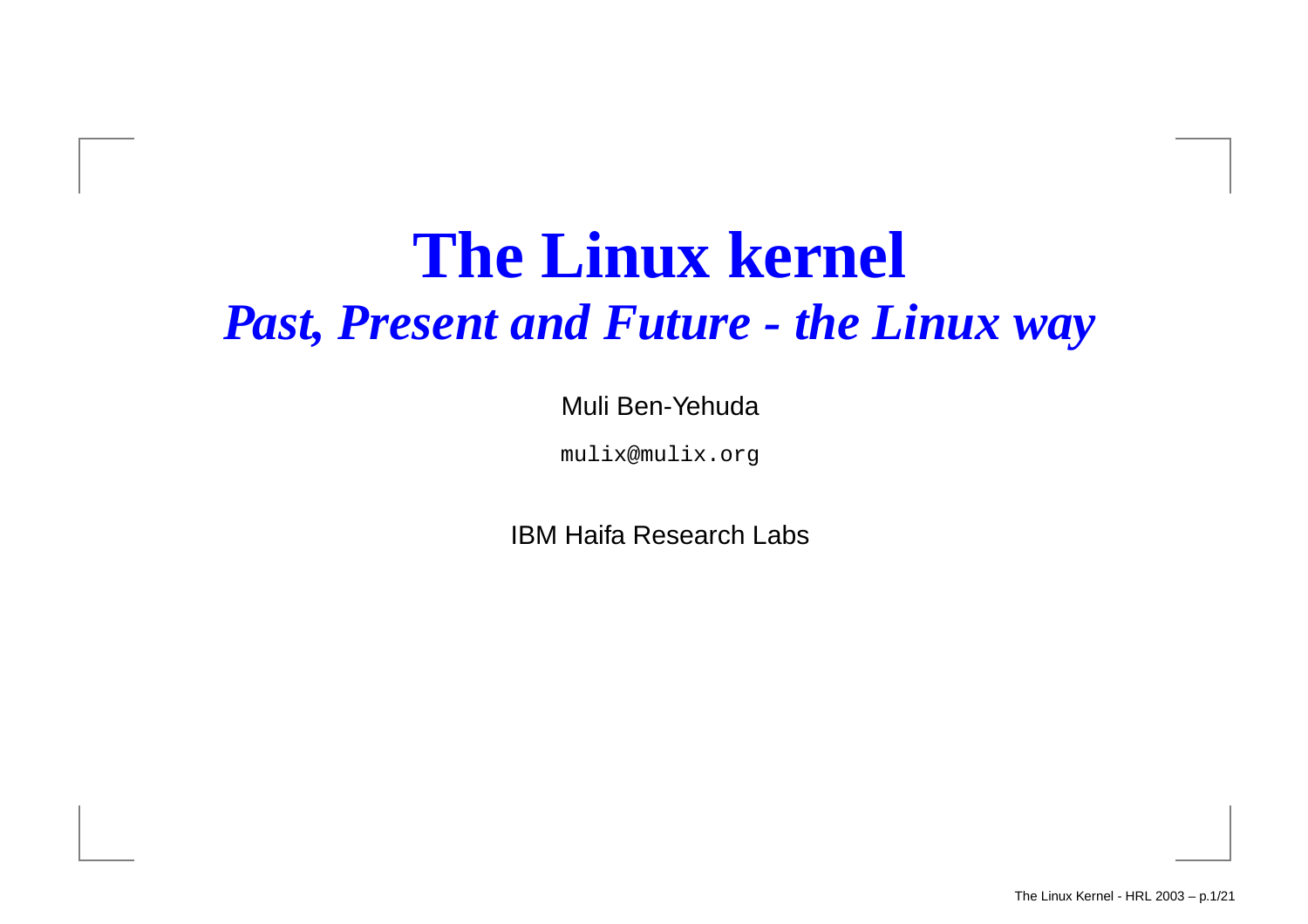#### **The Linux Kernel**

- linux is a free (speech and beer) UNIX like operating system, developed by thousands of volunteers around the world - including yours truly
- started as <sup>a</sup> hobby, grew and matured with the years
- countless man years went into it, some paid, some for fun
- one of the leading server operating systems today . . .
- . . . and one of the leading embedded operating systems
- poised to take over the desktop? Hebrew support?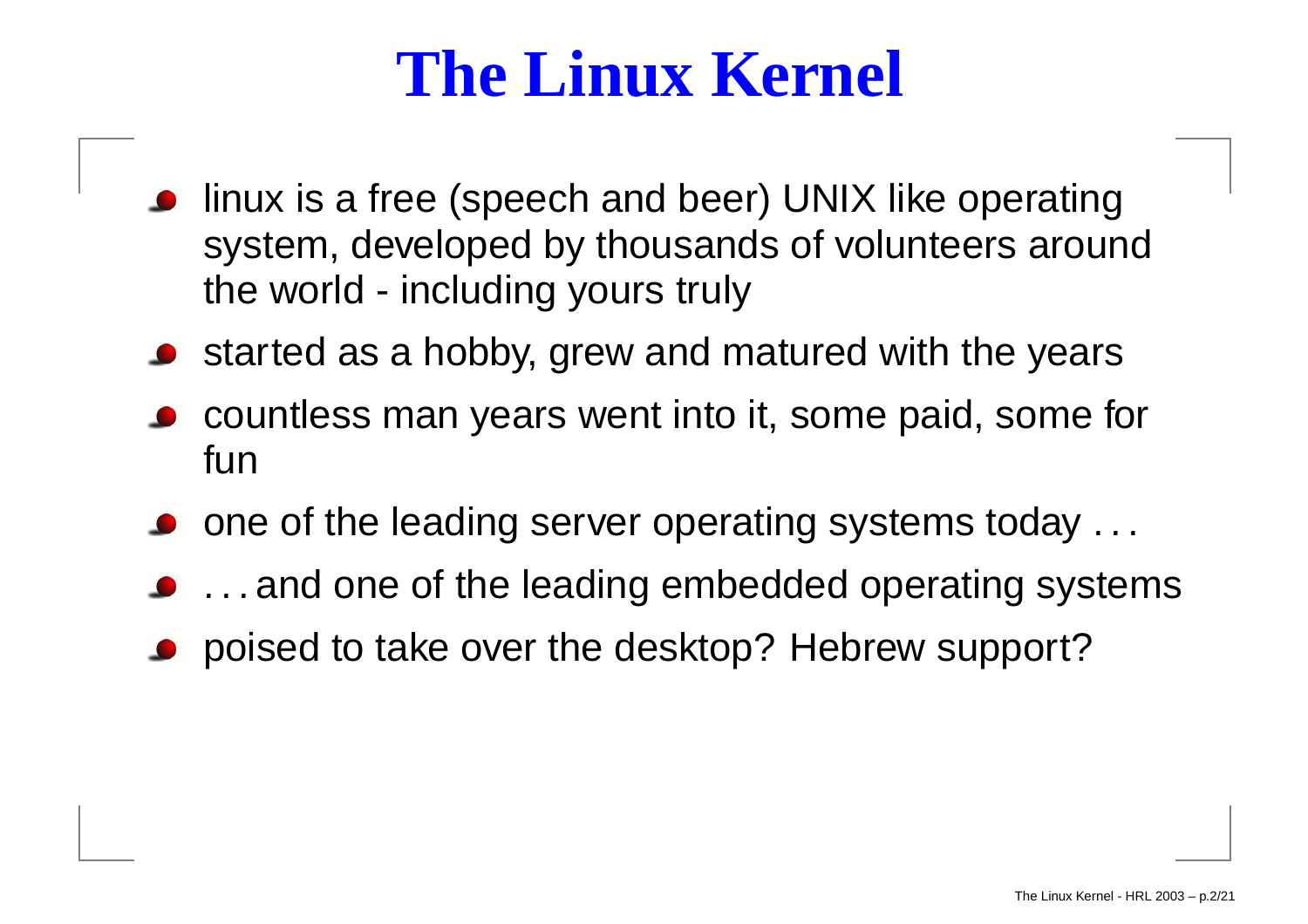# **The beginning**

From: torvalds@klaava.Helsinki.FI (Linus Benedict Torvalds) Date: 25 Aug 91 20:57:08 GMT

Hello everybody out there using minix -

I'm doing <sup>a</sup> (free) operating system (just <sup>a</sup> hobby, won't be big and professional like gnu) for 386(486) AT clones. This has been brewing since april, and is starting to get ready. I'd like any feedback on things people like/dislike in minix, as my OS resembles it somewhat (same physical layout of the file-system (due to practical reasons) among other things). I've currently ported bash(1.08) and gcc(1.40), and things seem to work.This implies that I'll get something practical within <sup>a</sup> few months, andI'd like to know what features most people would want. Any suggestions are welcome, but <sup>I</sup> won't promise I'll implement them :-)

Linus (torvalds@kruuna.helsinki.fi)

PS. Yes - it's free of any minix code, and it has <sup>a</sup> multi-threaded fs. It is NOT protable (uses 386 task switching etc), and it probably never will support anything other than AT-harddisks, as that's all I have :-(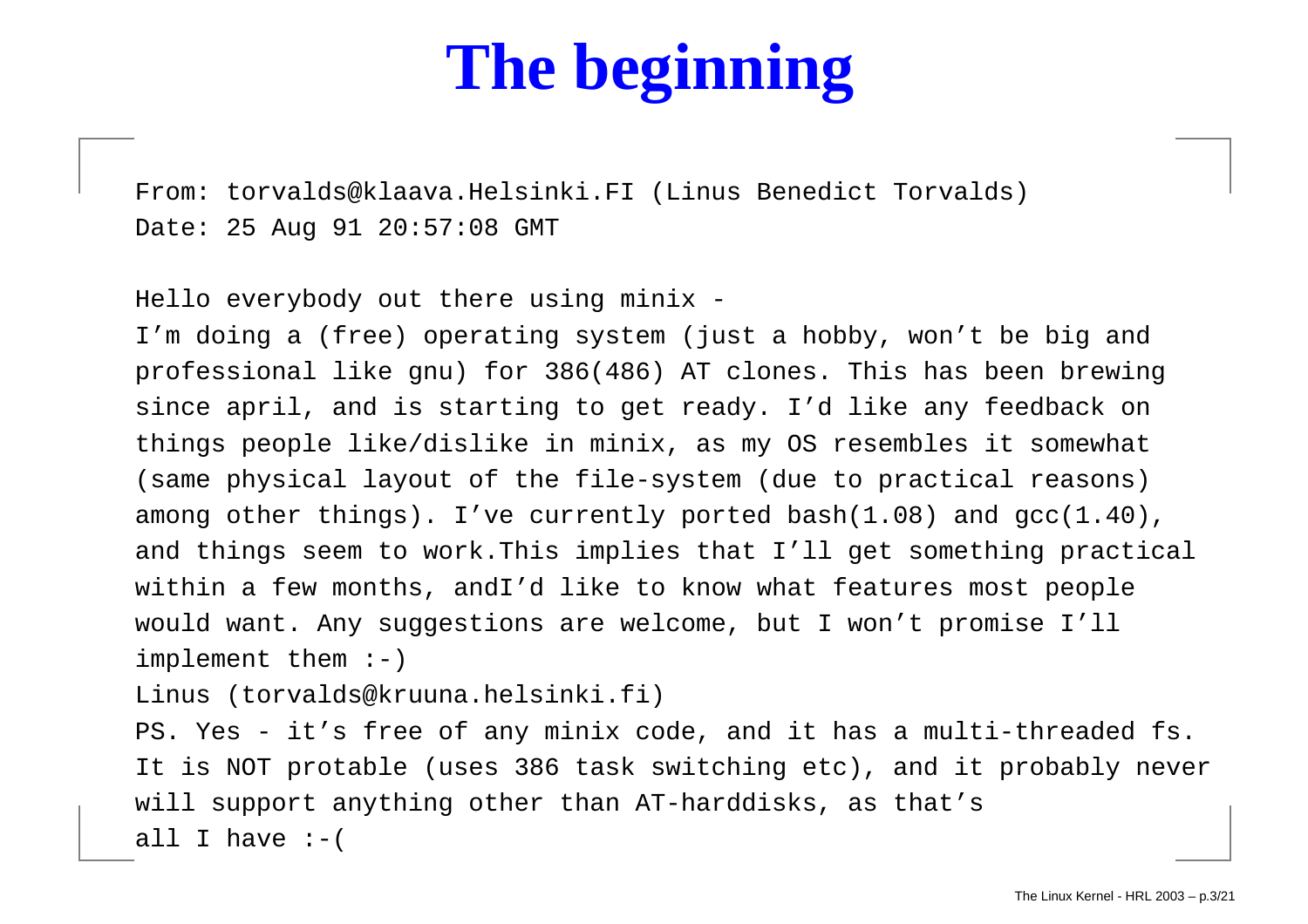#### **Linux - kernel or system?**

Linux is the name given to the Linux kernel by its creator, Linus Torvalds. In common usage, Linux also refers to the entire suite of software installed on <sup>a</sup> machine, including libraries and end user applications, most of which came from the GNU project. How do we know which is which? by context.

As a side note, there are "Linux distributions" that do not use the Linux kernel, and at least theoretically, the Linux kernel could be used by other operating systems.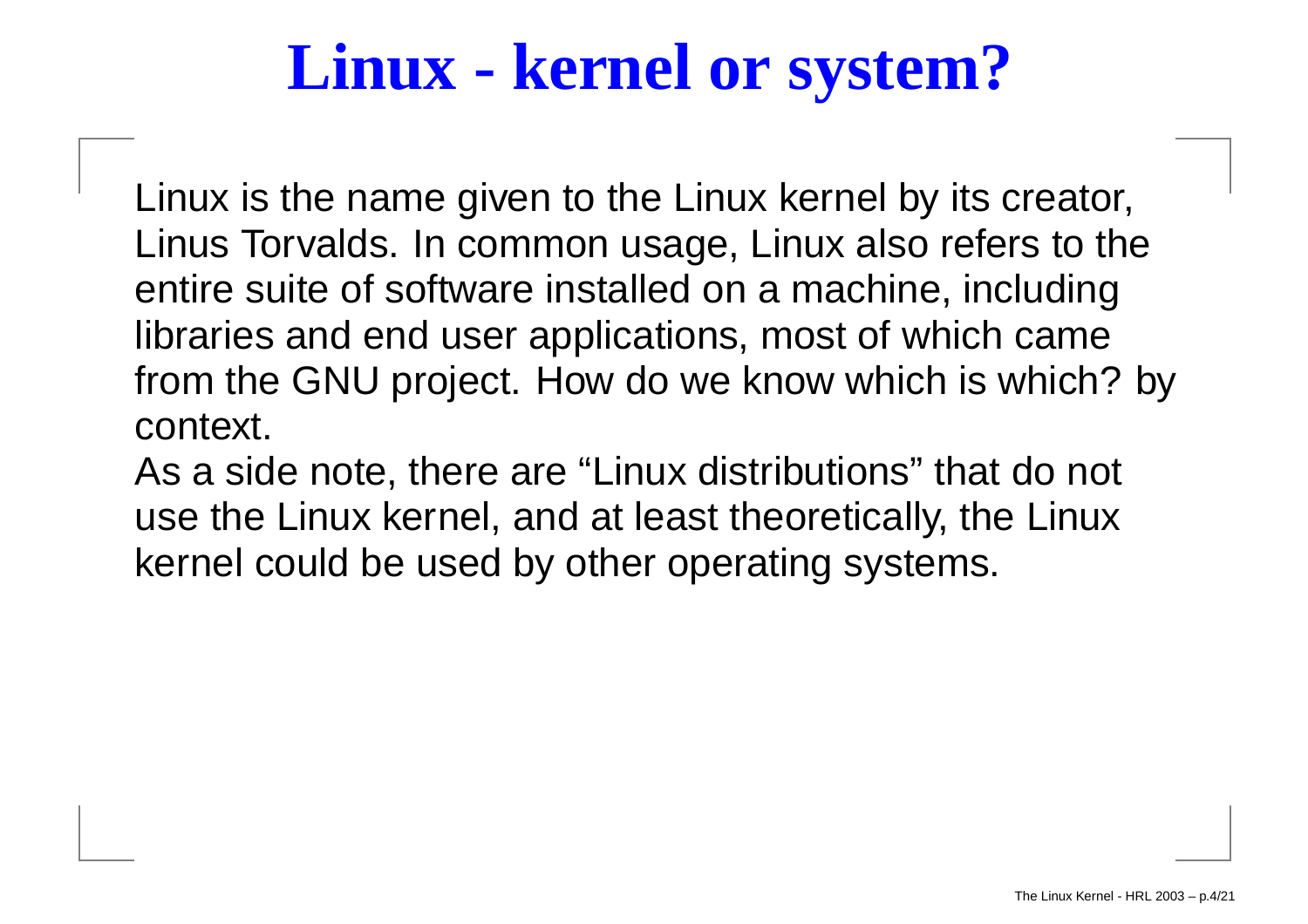#### **How does it work?**

- UNIX like kernel, exposing POSIX interfaces to user space (system calls), but only where POSIX isn't braindead. We can aford to implement things our own way if they give substantial performance improvement
- complete from-scrach implementation of <sup>a</sup> monolithic kernel
- emphasis on pragmatic solutions Linux is not <sup>a</sup> toy or research OS! Having said that, we play with it plenty ;-)
- most of the kernel is platform independent, supports many different platforms and hardware flavors
- same codebase runs on everything from wrist watches to super computers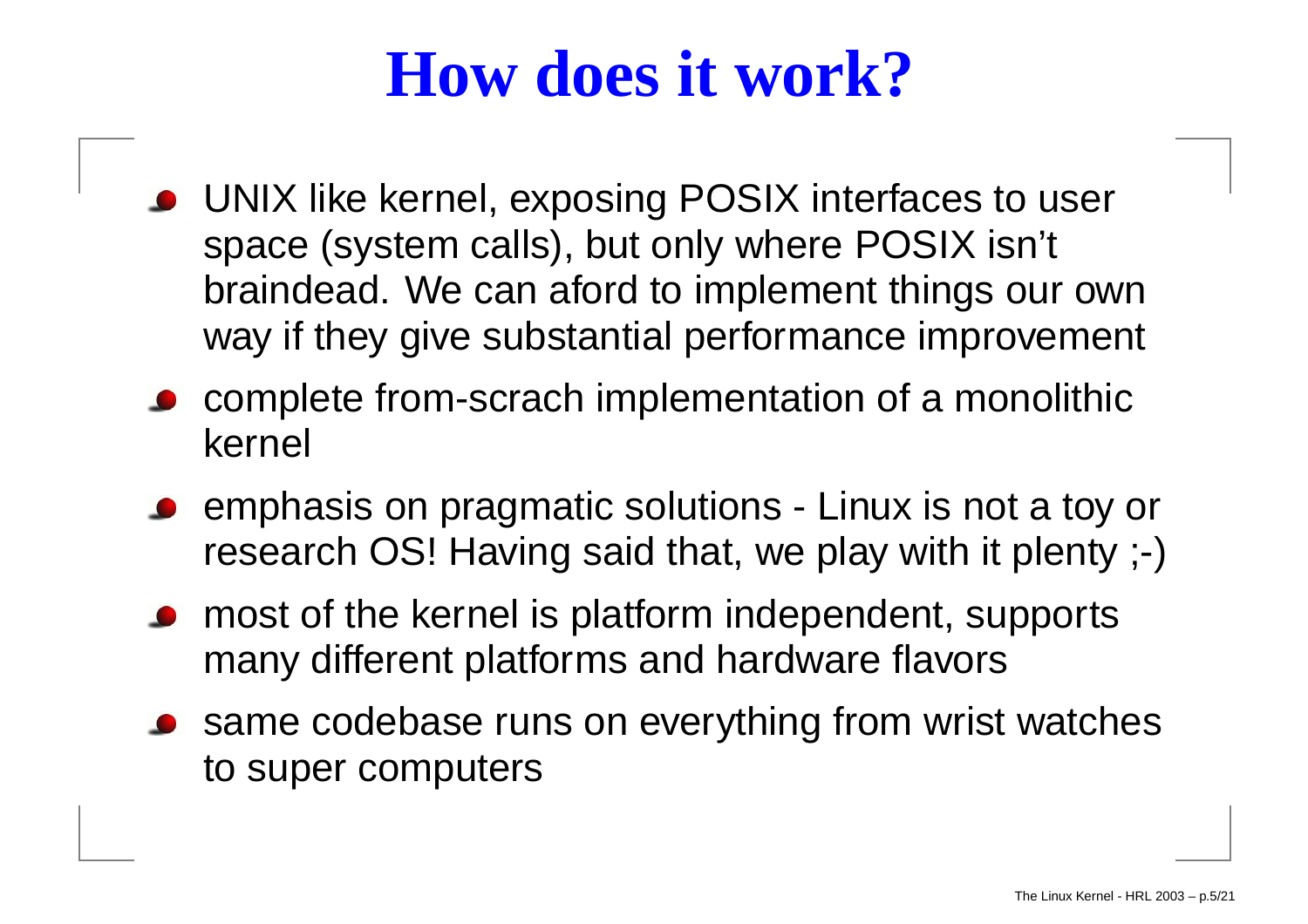# **How is it developed?**

- (there used to be) <sup>a</sup> stable branch and experimental branch - 2.4 was the last stable branch. With 2.6, the kernel maintainers are experimenting with various new schemes that blur the distinction between stable and experimental).
- (there used to be) **long** formal release cycles, but closely adhering to the "release early, release often" principle for development snapshots
- many people, companies and organizations, each pushing to have their prefered patches merged. Only one person can actually merge things - Linus Torvalds, a benevolet dictator
- Linus's job is to say **NO**
- IBM contributes heavily to Linux development, via the  $\mathsf{LTC} \text{ and } \mathsf{OSDL} \hspace{2cm}$ The Linux Kernel - HRL 2003 – p.6/21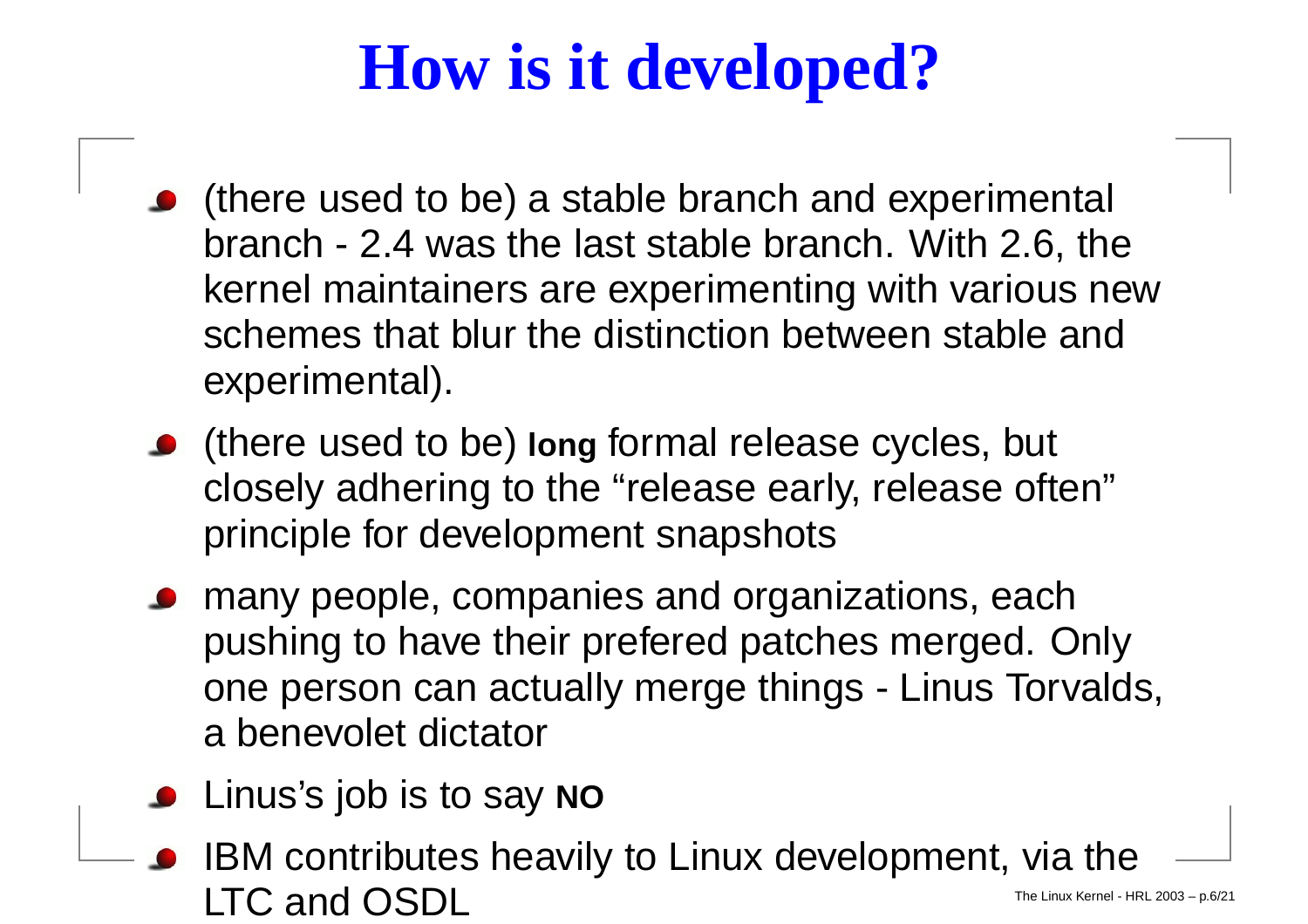# **The past**

- Linux 1.0 March 1994, i386 only, UP only
- Linux 1.2 March 1995, no longer i386: Alpha, Sparc and Mips are now supported
- Linux 2.0 June 1996, initial SMP support (guess who sponsored the work...)
- Linux 2.2 January 1999, many improvments all over the system. Considered one of the better Linux kernel trees, many people are still using it.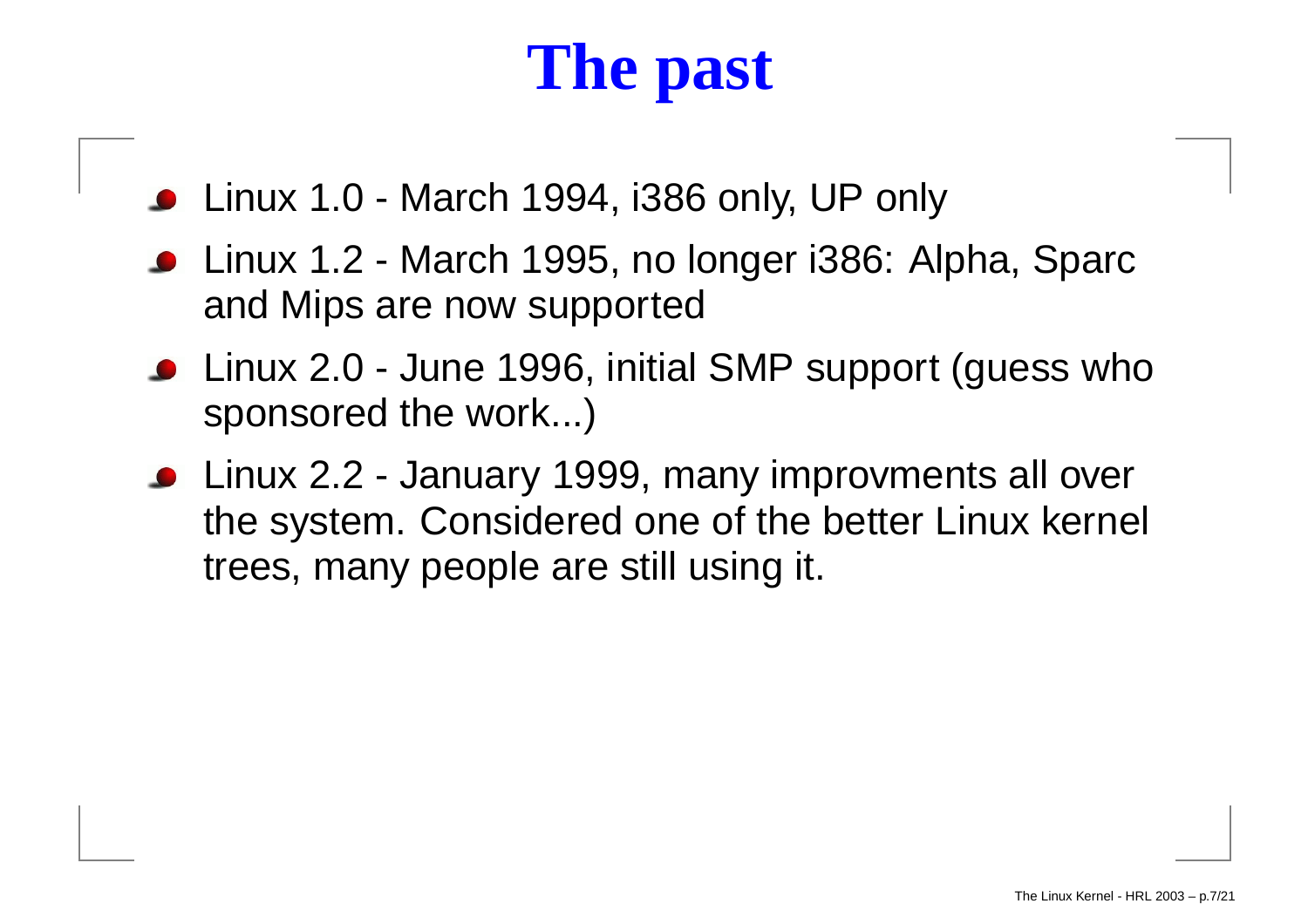#### **The old stable branch**

Linux 2.4 is the latest stable release tree. It is in wide usage and obviously works, but has its share of problems and flaws (obviously, those are fixed in the latest and greatest, 2.6)

- highly divergent vendor trees. The Linux vendors, such as redhat and SuSE, are under <sup>a</sup> lot of customer pressure and thus have <sup>a</sup> different view of what should go in the kernels they distribute.
- development of the 2.4 kernel tree has ground to an almost standstill. (Almost) all new development occurs in the 2.5 kernel.
- having said that, most(?) commercial kernel code is still being written on 2.4 and even 2.2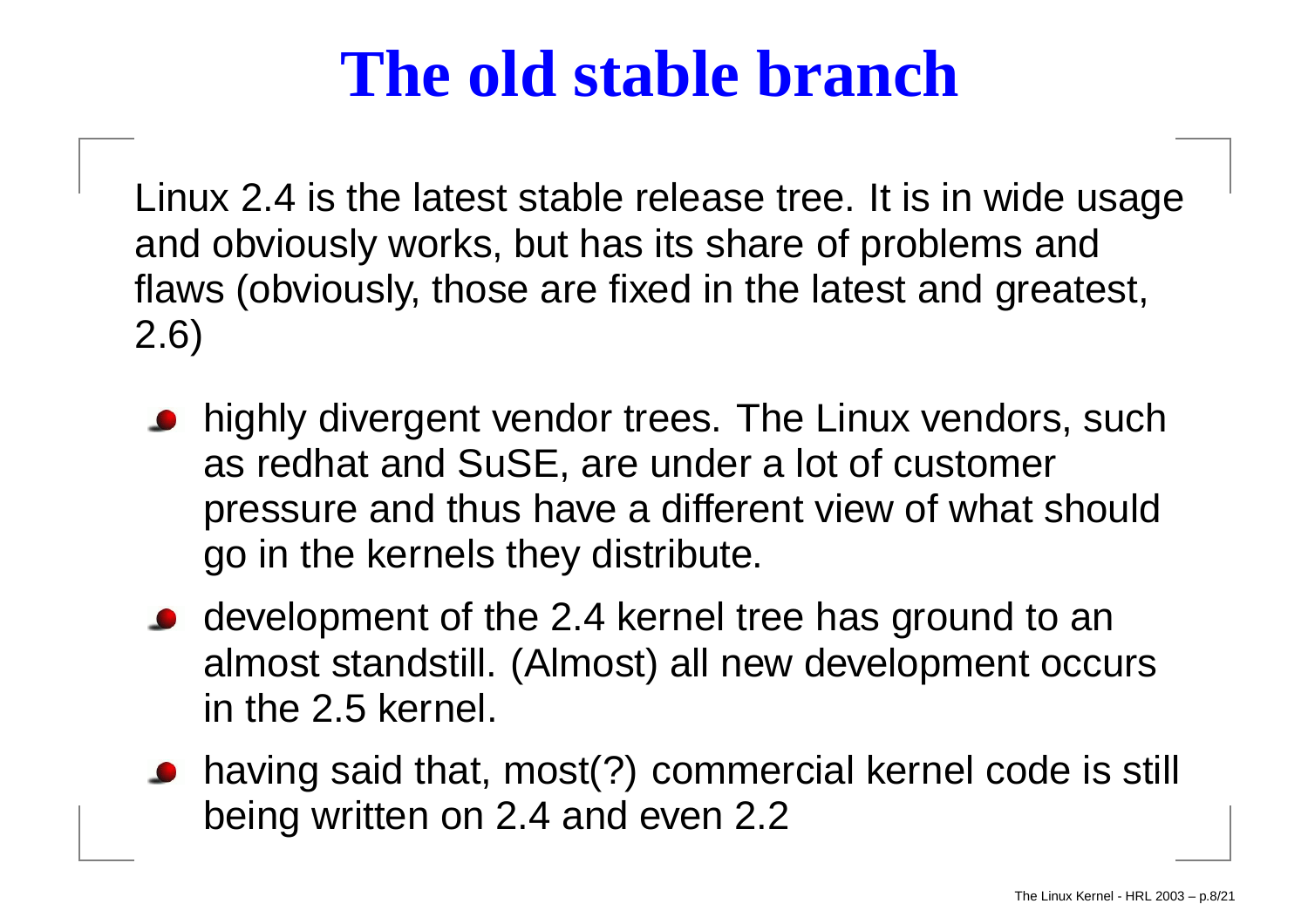#### **2.6**

# Linux 2.6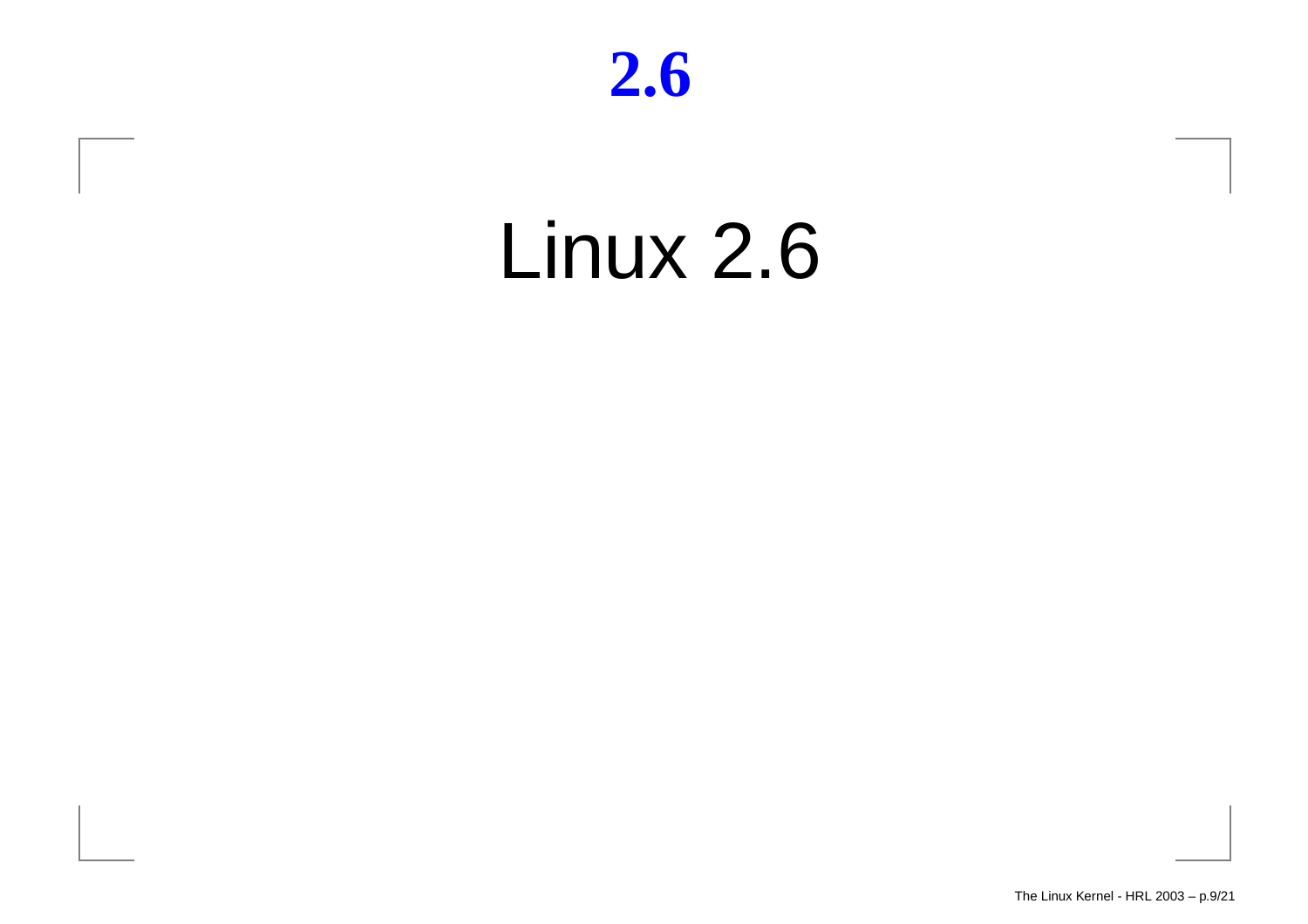# **VM Changes**

- the actual 'reverse mappings' part of Rik van Riel's rmap vm was merged. The VM paging algorithm should be smarter now, and VM behaviour under certain loads should improve. Slight performance hit due to copying the pte chains on fork.
- what is rmap? rmap allows the VM to know, given <sup>a</sup> physical memory page, which processes are using it more intelligent decisions on heavy load and swapout.
- better behaviour under load, better behaviour on "enterprise machines". The kernel booted with 32Gb and 64Gb of memory on 32 bit machines! (work done mostly by LTC members)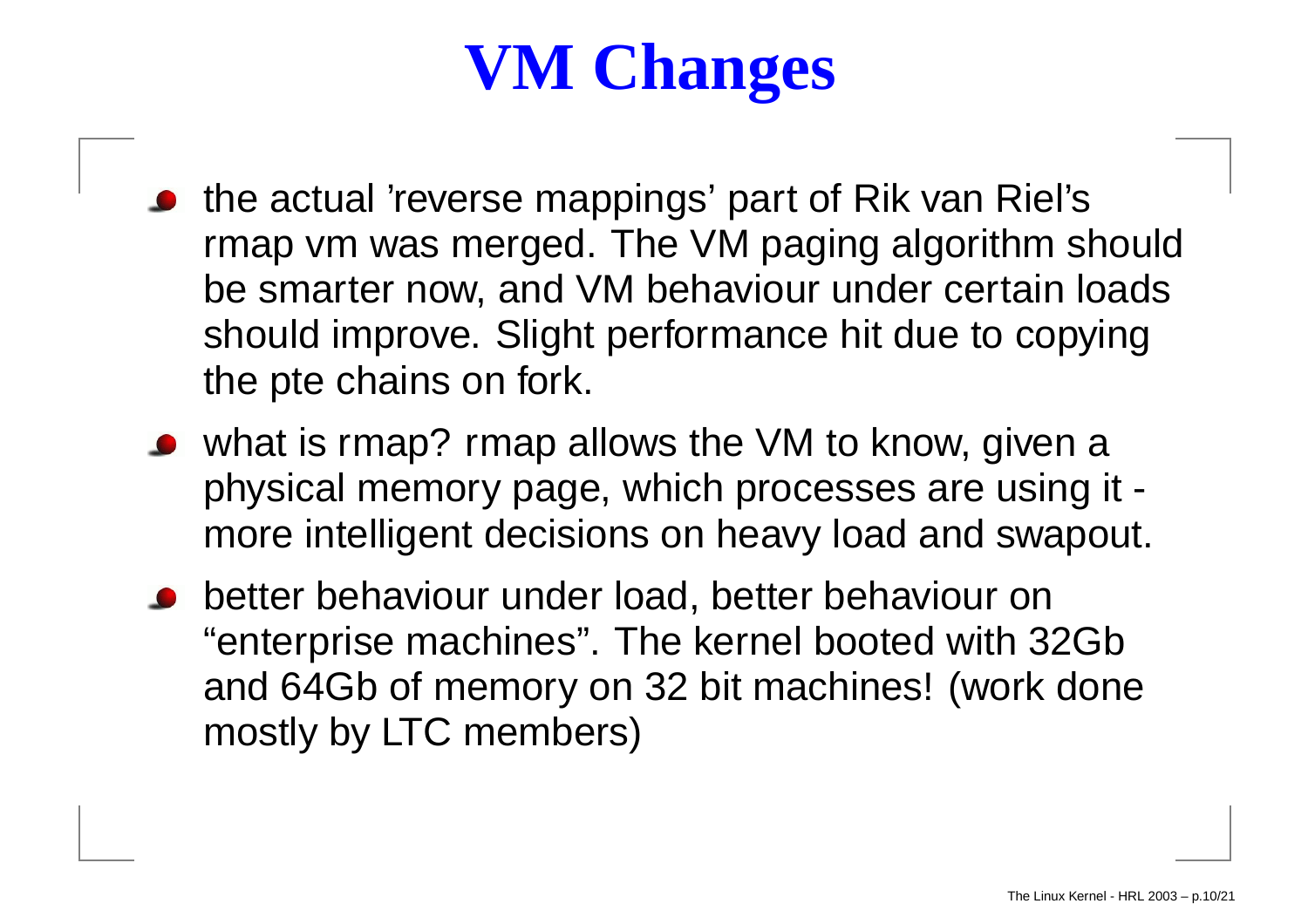# **Kernel Preemption**

- wsers should notice much lower latencies especially in demanding multimedia applications.
- code which is SMP safe should mostly be preempt safe. But, there are still cases where preemption must be temporarily disabled where we do not. These areas occur in places where per-CPU data is used.
- several subsystems are not known to be preempt safe be careful when enabling preempt.
- if you get "xxx exited with preempt count=n" messages in syslog, don't panic, these are non fatal, but are somewhat unclean. (Something is taking <sup>a</sup> lock, and exiting without unlocking)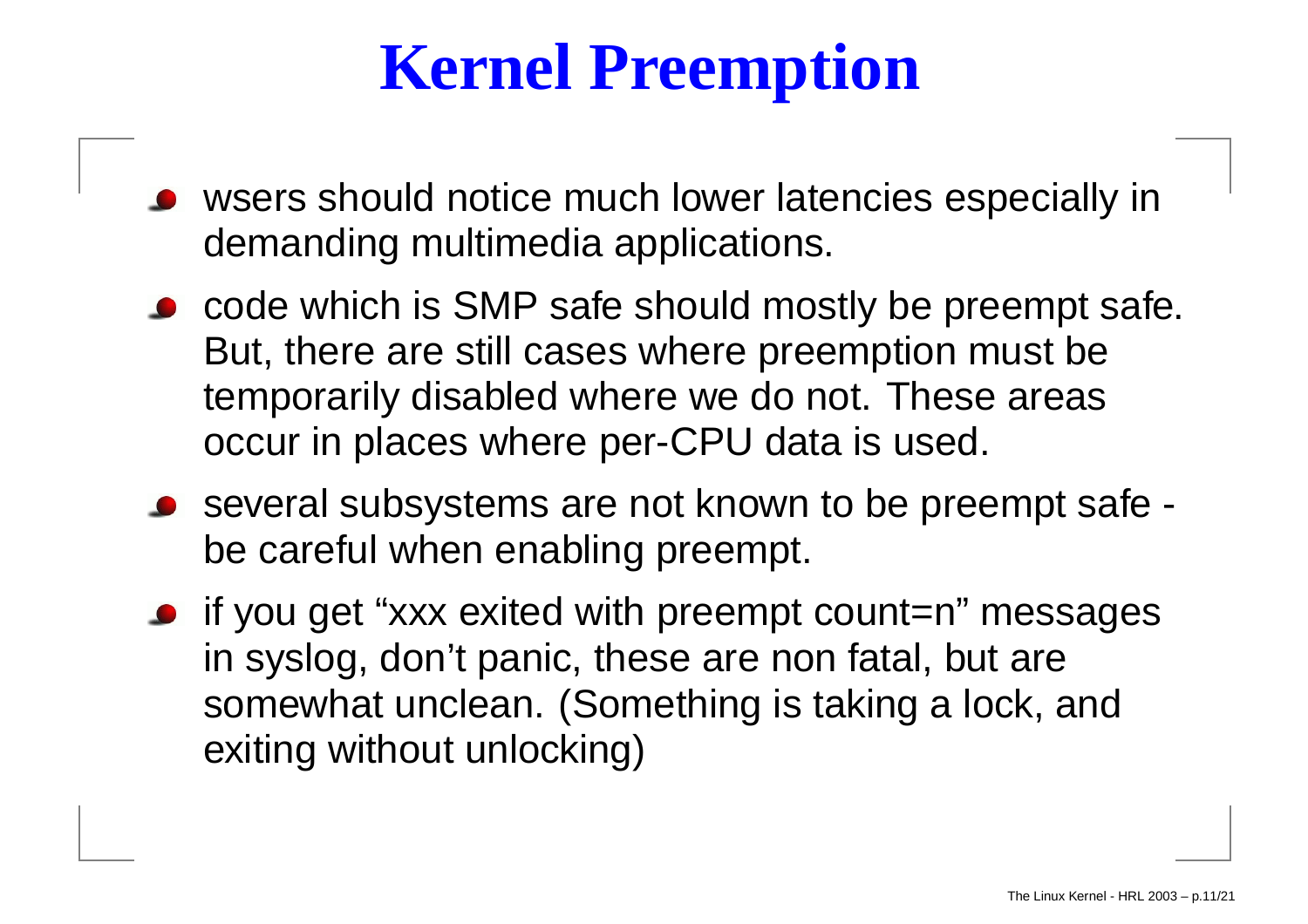## **Scheduler Improvements**

- Ingo Molnar reworked the process scheduler to use an O(1) algorithm.
- users should notice no changes with low loads, and increased scalability with large numbers of processes, especially on large SMP systems.
- utilities for changing behaviour of the scheduler (binding processes to CPUs etc). http://tech9.net/rml/schedutils.
- sched\_yield() and yield() can now make you sleep for <sup>a</sup> long time.
- 2.5 adds system calls for manipulating <sup>a</sup> task's processor affinity: sched\_getaffinity() and sched\_setaffinity()
- work on the scheduler, especially in the area of interactive performance, is on-going  $\overline{\phantom{a}}_{\phantom{a} \phantom{a} \phantom{a} \phantom{a}}$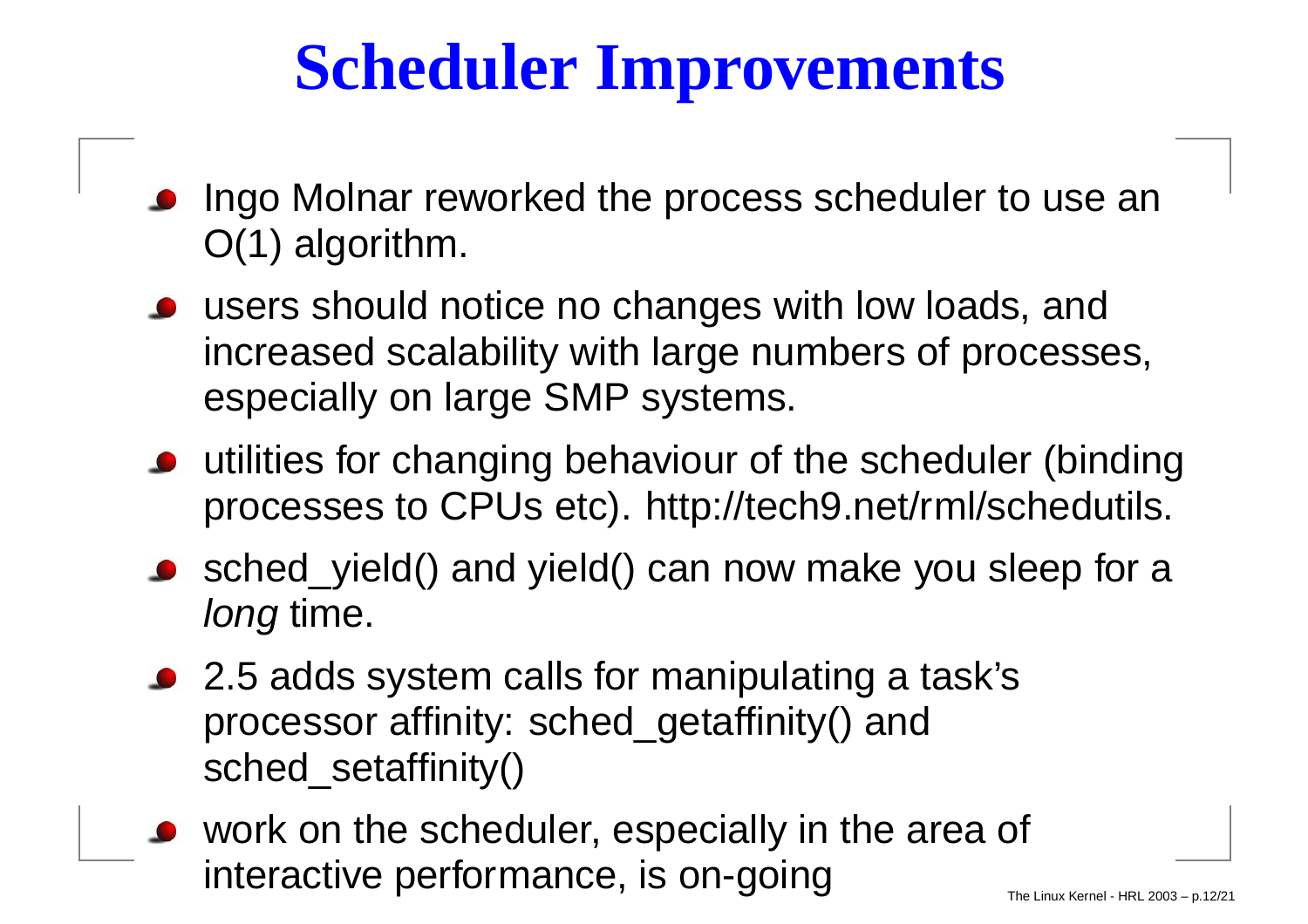# **Threading improvements**

- lots of work went into threading improvements. Some of the features of this work are:
	- generic pid allocator (arbitrary number of PIDs with no slowdown, unified pidhash).
	- POSIX thread signals stuff (atomic signals, shared signals, etc.)
	- threaded coredumping support
	- $\bullet$  sys\_exit() speedups  $(O(1)$  exit)
	- **s** generic, improved futexes
- users should notice is <sup>a</sup> significant speedup in basic thread operations this is true even for old-threading userspace libraries such as LinuxThreads.
- Native Posix Threading Library (NPTL). A userspace threading library utilizing the new threading **improvements**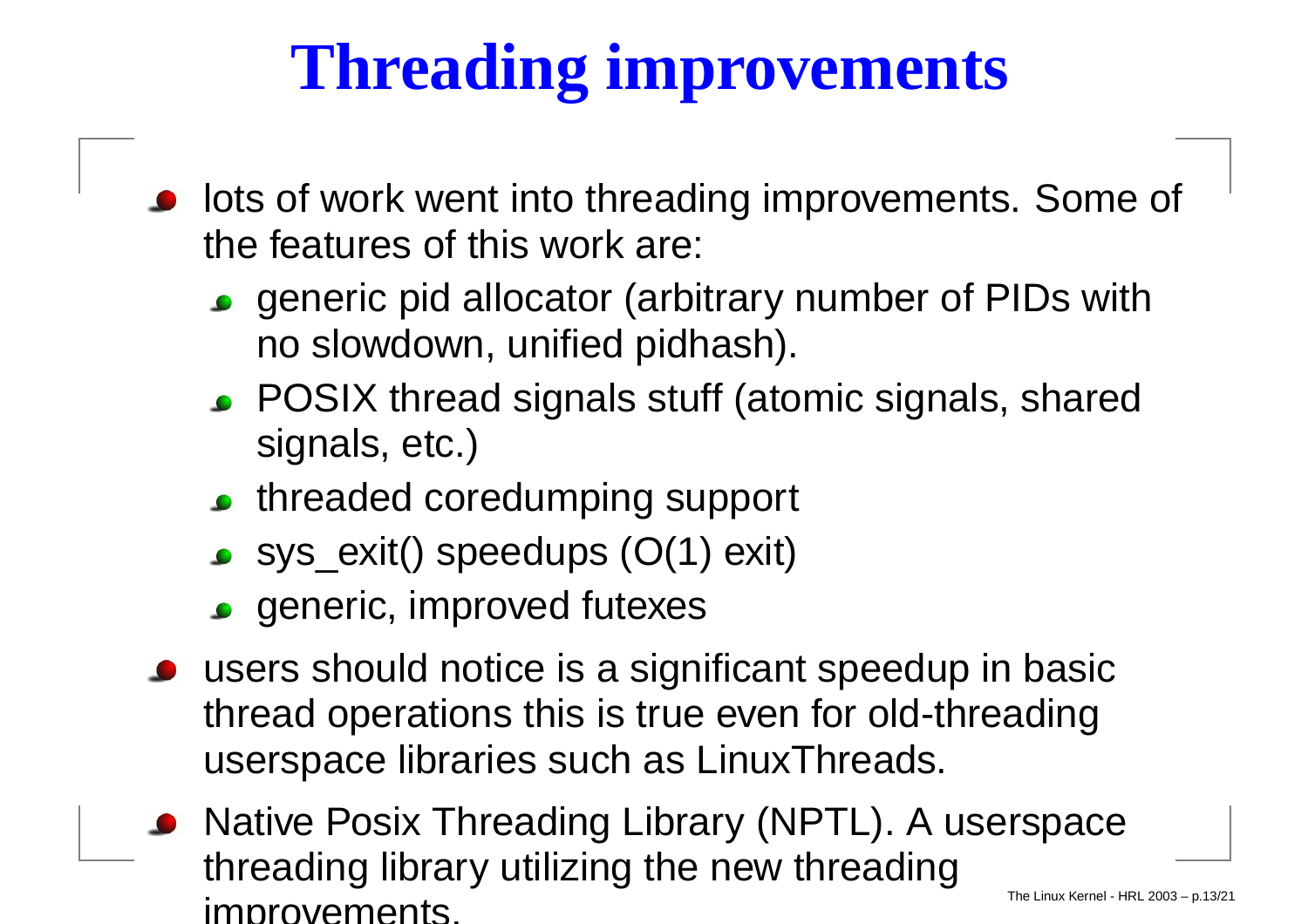# **IO subsystem**

- considerable throughput improvements over 2.4 due to much reworking of the block and the memory management layers.
- assorted changes throughout the block layer meant various block device drivers had <sup>a</sup> large scale cleanup whilst being updated to newer APIs.
- O\_DIRECT improvements, size and alignment of data per device, not filesystem.
- block devices can now access up to 16TB on 32-bit architectures, and up to 8EB on 64bit architectures.
- AIO is now included in the kernel, but seems to offer no substantial benefits?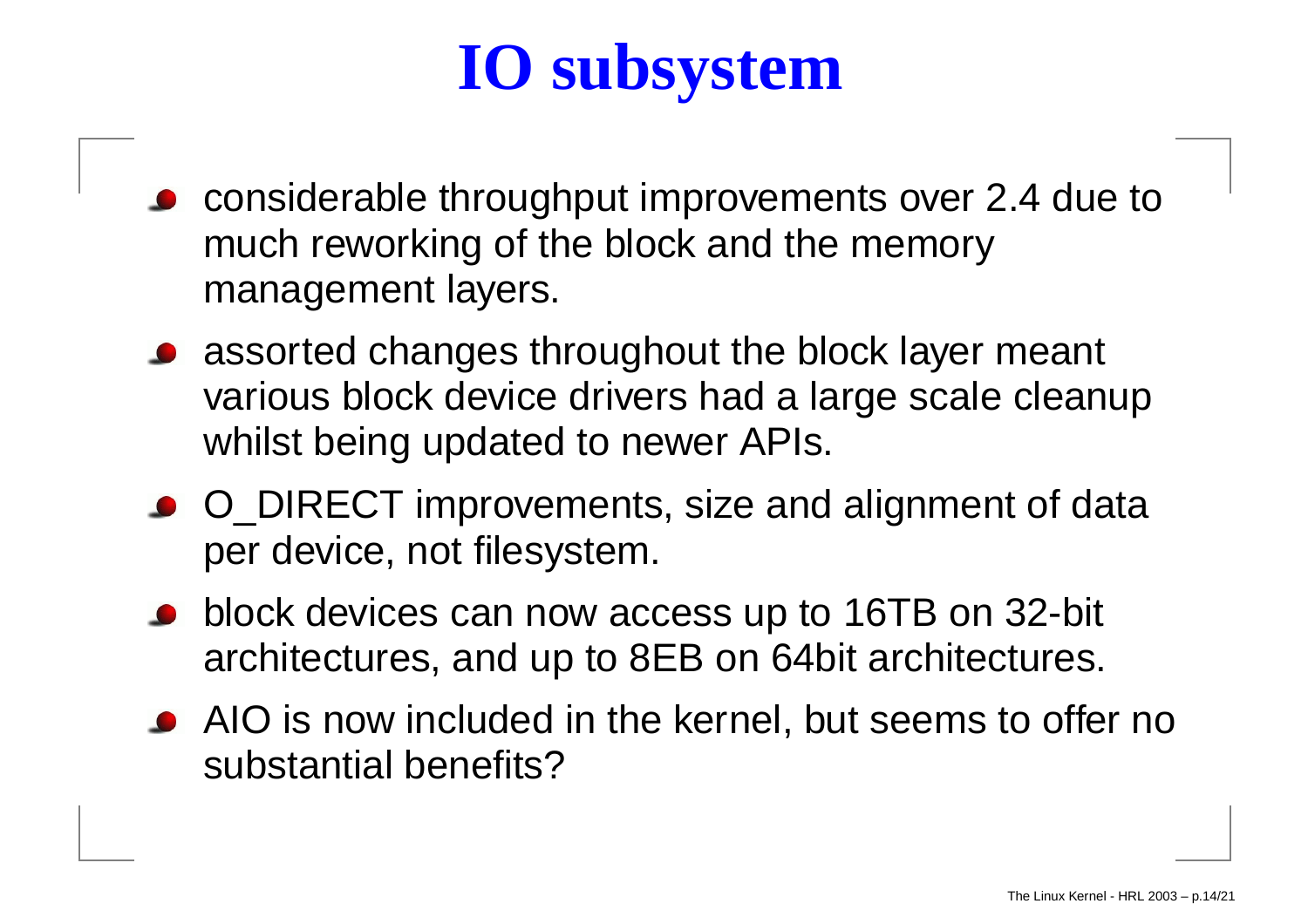## **OProfile**

A system wide performance profiler has been included in 2.5. With this option compiled in, you'll get an oprofilefs filesystem which you can mount, that the userspace utilities talk to. The userspace utilities for this are very young, and still being developed. You can find out more at http://oprofile.sourceforge.net/oprofile-2.5.html Oprofile is pretty useful, from experience. It allows you to profile both userspace applications and the kernel (hence the "system wide" moniker).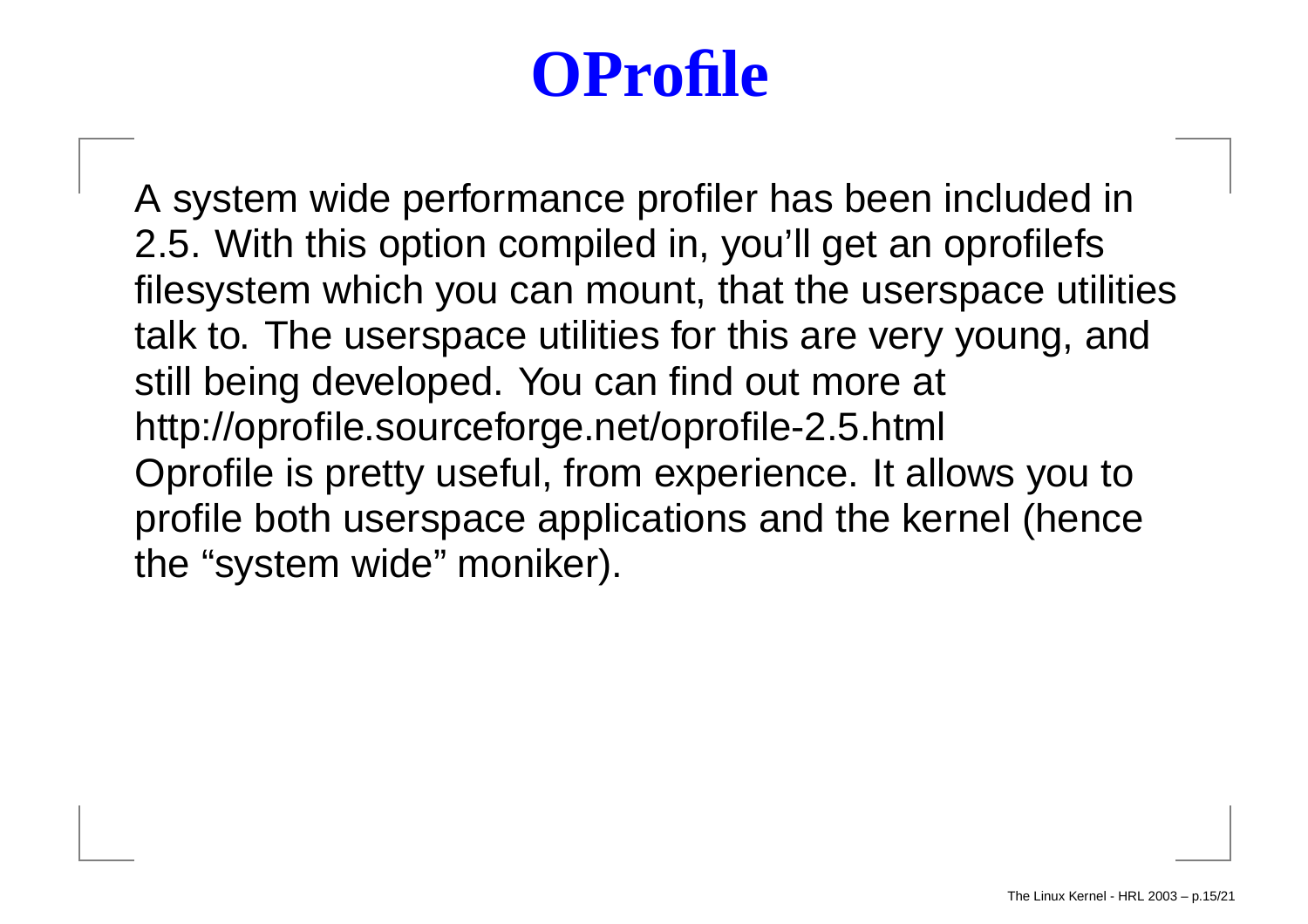#### **what is UML?**

User Mode Linux (UML, hereafter) is <sup>a</sup> port of Linux (the kernel) to run as <sup>a</sup> program inside Linux (the system). Instead of working directly with the hardware, UML uses the host's system call interface in place of the hardware. Surprisingly enough, it actually works.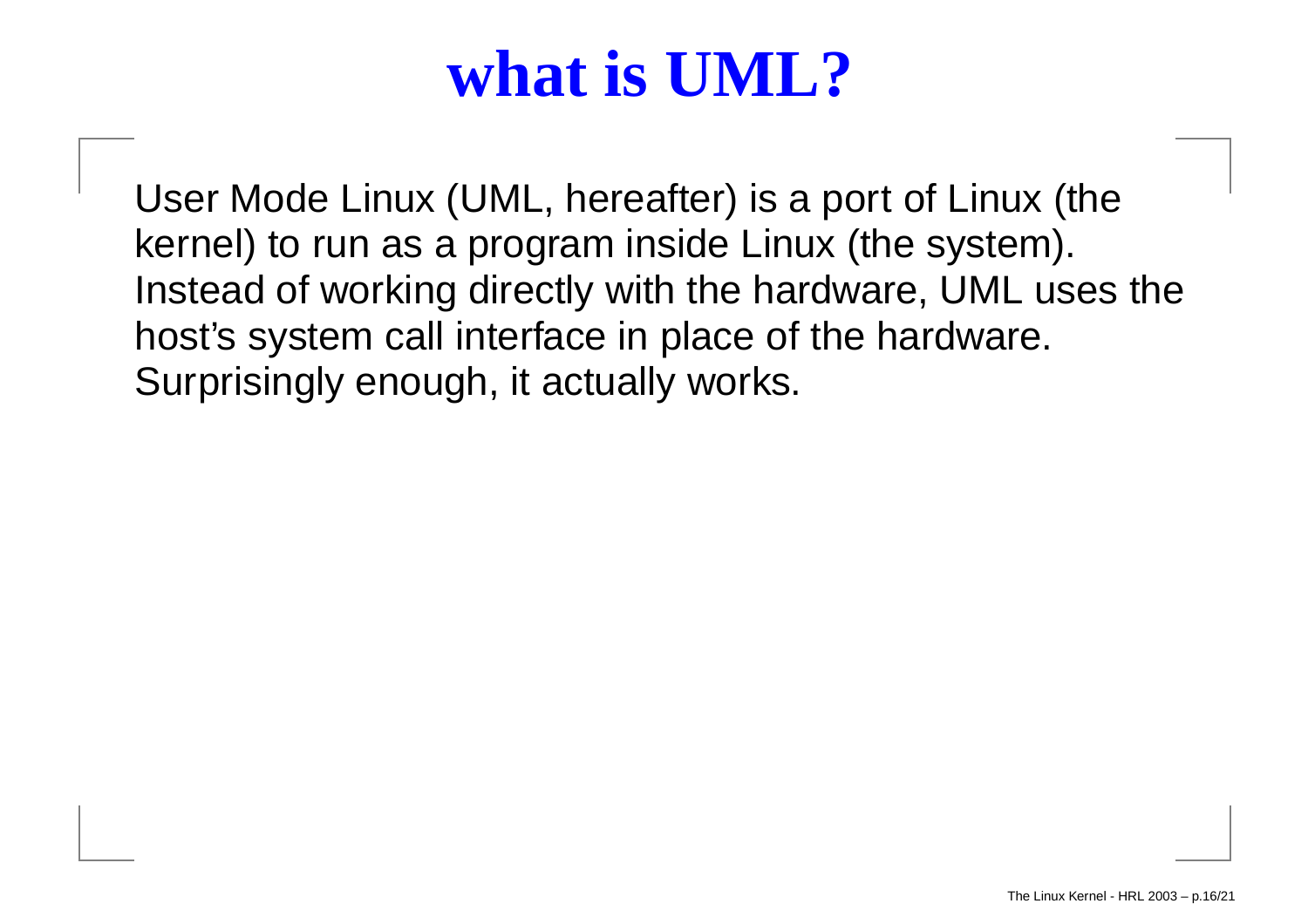# **what is it good for?**

- testing and debugging kernel patches, without requiring a reboot
- private servers on shared hosts
- experimenting with system administration scenarios
- teaching operating systems ;-)
- UML clusters...
- (when UML-win32 comes of age) running Linux on windows machine - tapping into unused resources at night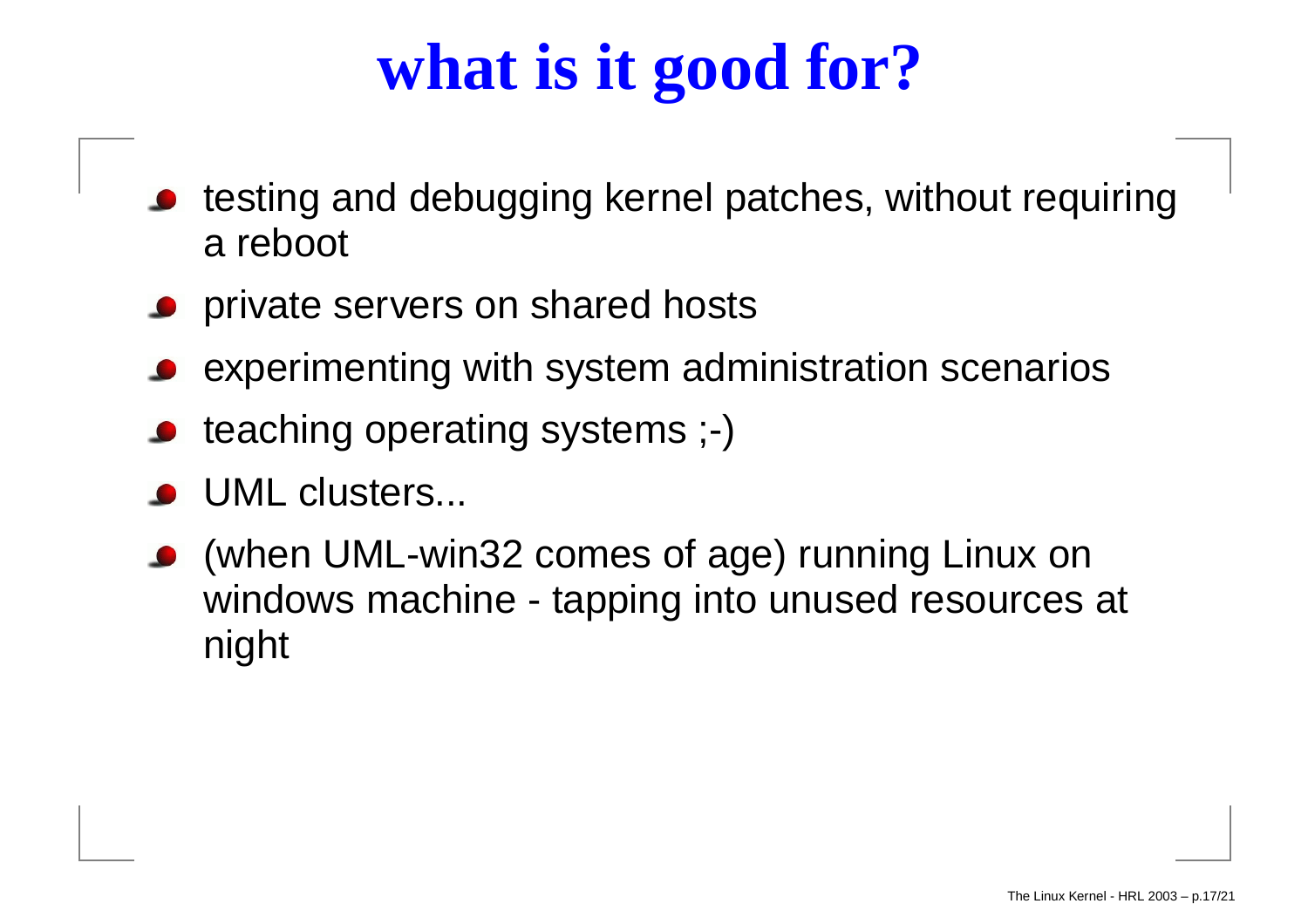#### **how does it work?**

- A UML process executes <sup>a</sup> system call instruction (int 0x80)
- via ptrace, the tracing thread is woken up
- the tracing thread annuls the system call on behalf of the UML process, and then forces the kernel to execute the system call
- the system call is executed, and when it is done, the tracing thread is woken up again
- the tracing thread manipulates the UML process state to think it completed the system call
- the UML process continues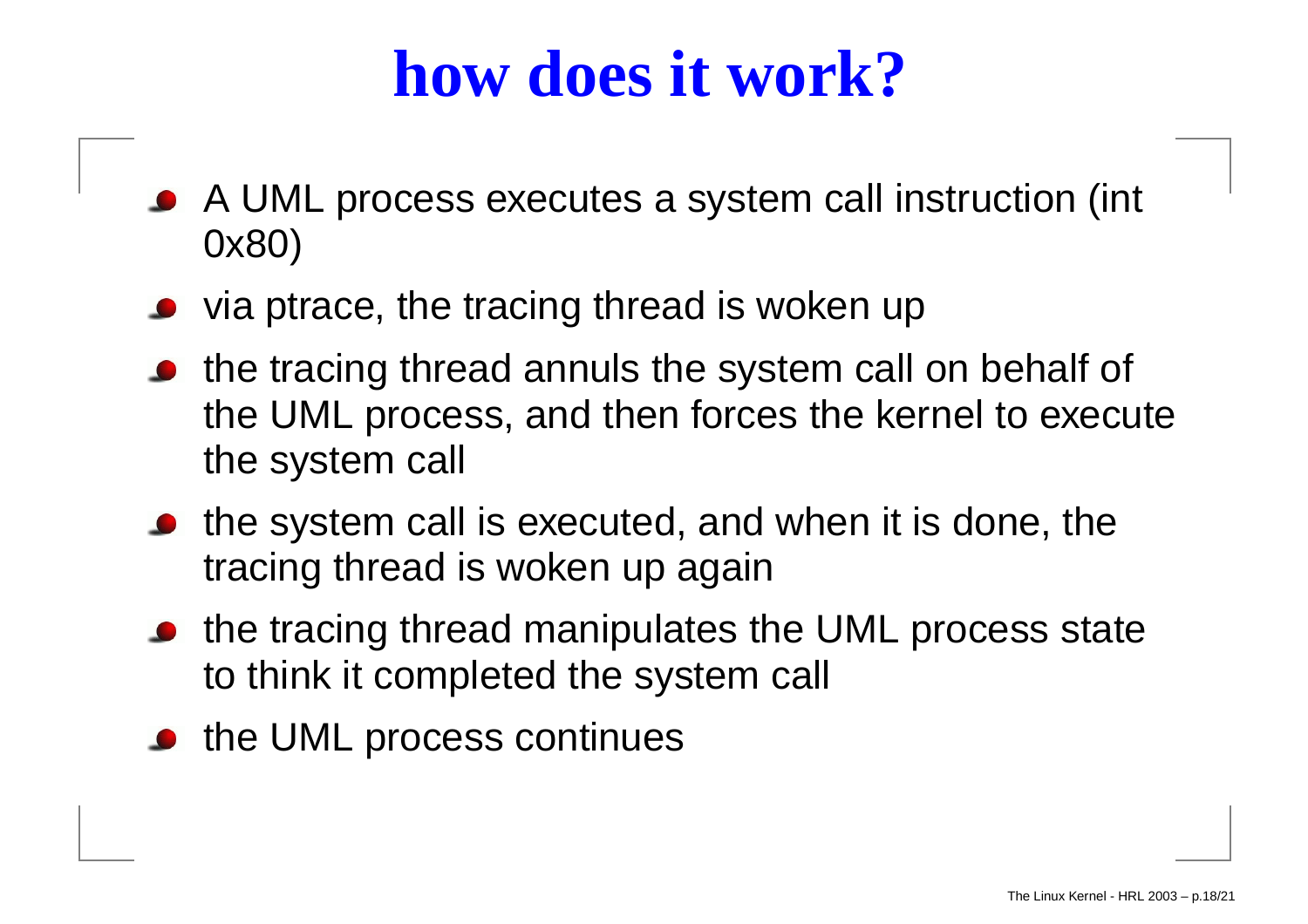### **more goodies**

(In no particular order) Infiniband, SELinux, Ingo's RT work, seccomp, 4K stacks, auditing framework, kernel events, laptop mode, IO schedulers, sched domains, circular pipe buffers, CKRM, kprobes, kexec, debugfs, four-level page tables, inotify, futexes, fuse, reiser4, NX support, address space randomization, netpoll, VIRTUALIZATION.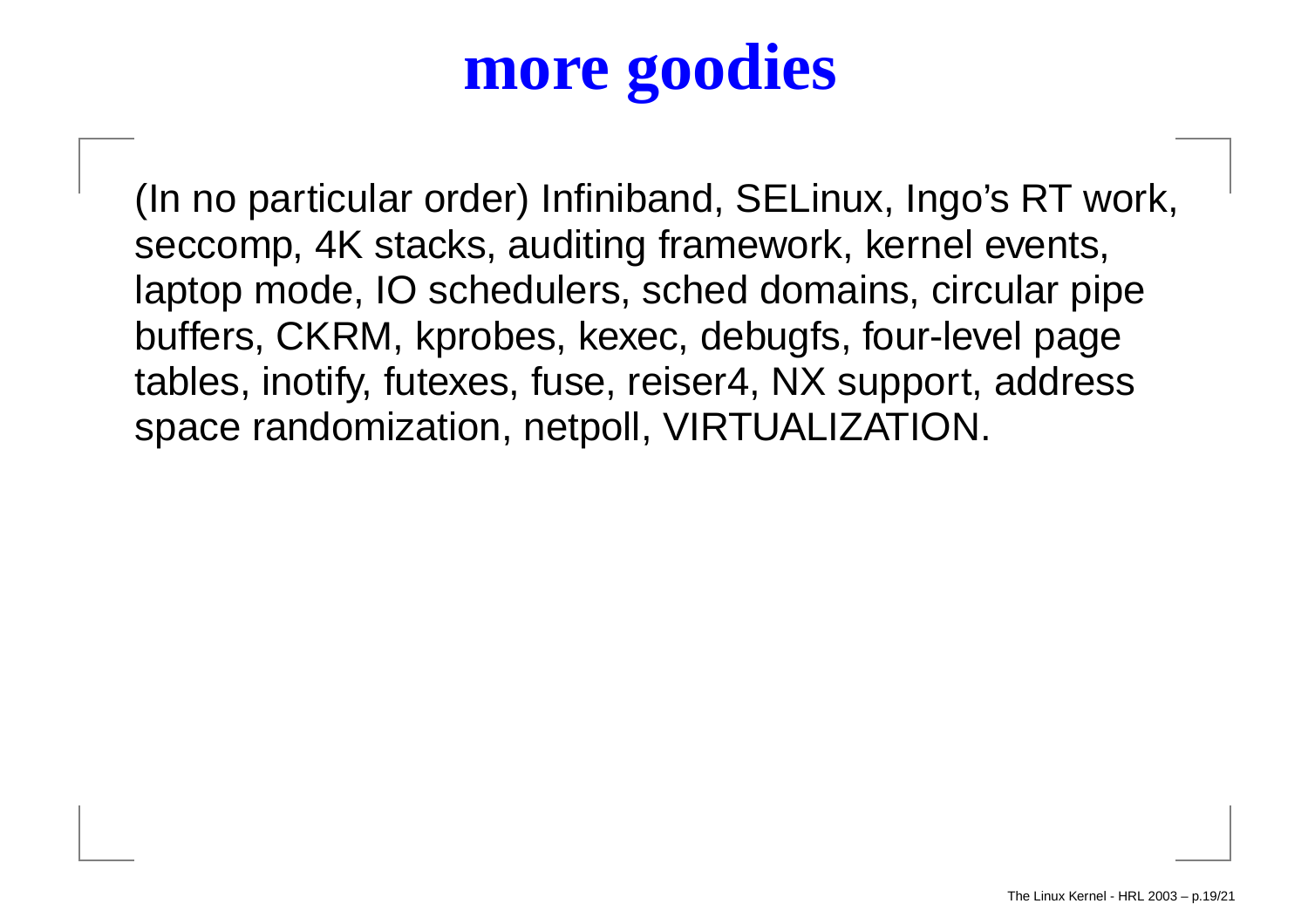#### **more info**

The Linux kernel:

- http://www.kernel.org
- Understanding the Linux Kernel, by Bovet and Cesati, 2nd edition
- the linux-kernel mailing list http://marc.theaimsgroup.com/?l=linux-kernel
- the kernelnewbies community http://www.kernelnewbies.org

What's new in 2.6:

- http://www.codemonkey.org.uk/post-halloween-2.5.txt User Mode Linux:
	- http://user-mode-linux.sf.net